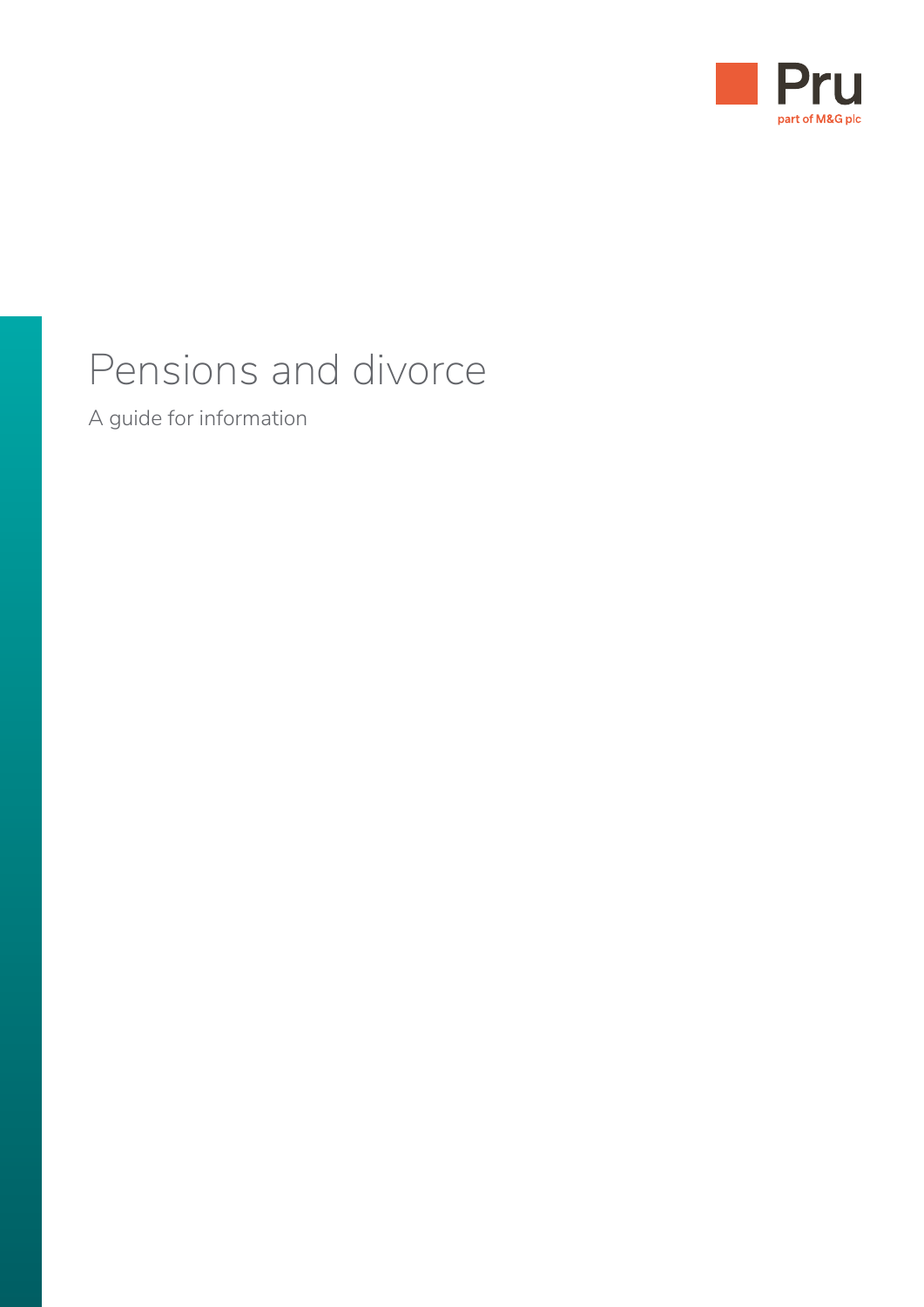# Contents

| History                                                            |   |
|--------------------------------------------------------------------|---|
| Matrimonial Causes Act 1973                                        | 3 |
| Matrimonial Causes (Northern Ireland) Order 1978                   | 3 |
| Family Law (Scotland) Act 1985                                     | 3 |
| Pensions Act 1995                                                  | 3 |
| Welfare Reform & Pensions Act 1999                                 | 3 |
| Divorce Dissolution & Separation Act 2020                          | 3 |
| The options for pensions                                           | 4 |
| Offsetting                                                         | 4 |
| Attachment orders                                                  | 4 |
| Impact of pensions flexibility on attachment/<br>earmarking orders | 5 |
| Considerations when opting for attachment/<br>earmarking orders    | 5 |
| Pension sharing                                                    | 6 |
| The pension sharing process                                        | 6 |
| Tax aspects                                                        | 7 |
| Pension sharing effects on the member                              | 7 |
| Pension sharing effects on the ex-spouse                           | 7 |
| Transitional protection and divorce                                | 8 |
| Impact of April 2015 pensions legislation<br>changes on divorce    | 8 |

| Offsetting                                                                                                             | 8              |
|------------------------------------------------------------------------------------------------------------------------|----------------|
| Earmarking                                                                                                             | 8              |
| Pension sharing – your questions<br>answered                                                                           | 9              |
| What happens once a pension sharing order is<br>finalised?                                                             | $\Theta$       |
| What is the next stage?                                                                                                | 9              |
| How is the value of the pension<br>credit calculated?                                                                  | 9              |
| What options are available to the ex-spouse for<br>a pension credit?                                                   | $\overline{9}$ |
| Can the ex-spouse join the member's<br>occupational scheme of which the client is a<br>member?                         | 10             |
| What if the ex-spouse does not make a decision<br>about their pension credit?                                          | 10             |
| What if the policy is already subject to an<br>earmarking/attachment order?                                            | 10             |
| What happens if an insured pension policy that<br>is subject to a pension share is invested in a<br>With-Profits fund? | 10             |
| Can the pension provider make any separate<br>charges for implementing pension sharing orders?                         | 10             |
| Summary                                                                                                                | 11             |
|                                                                                                                        |                |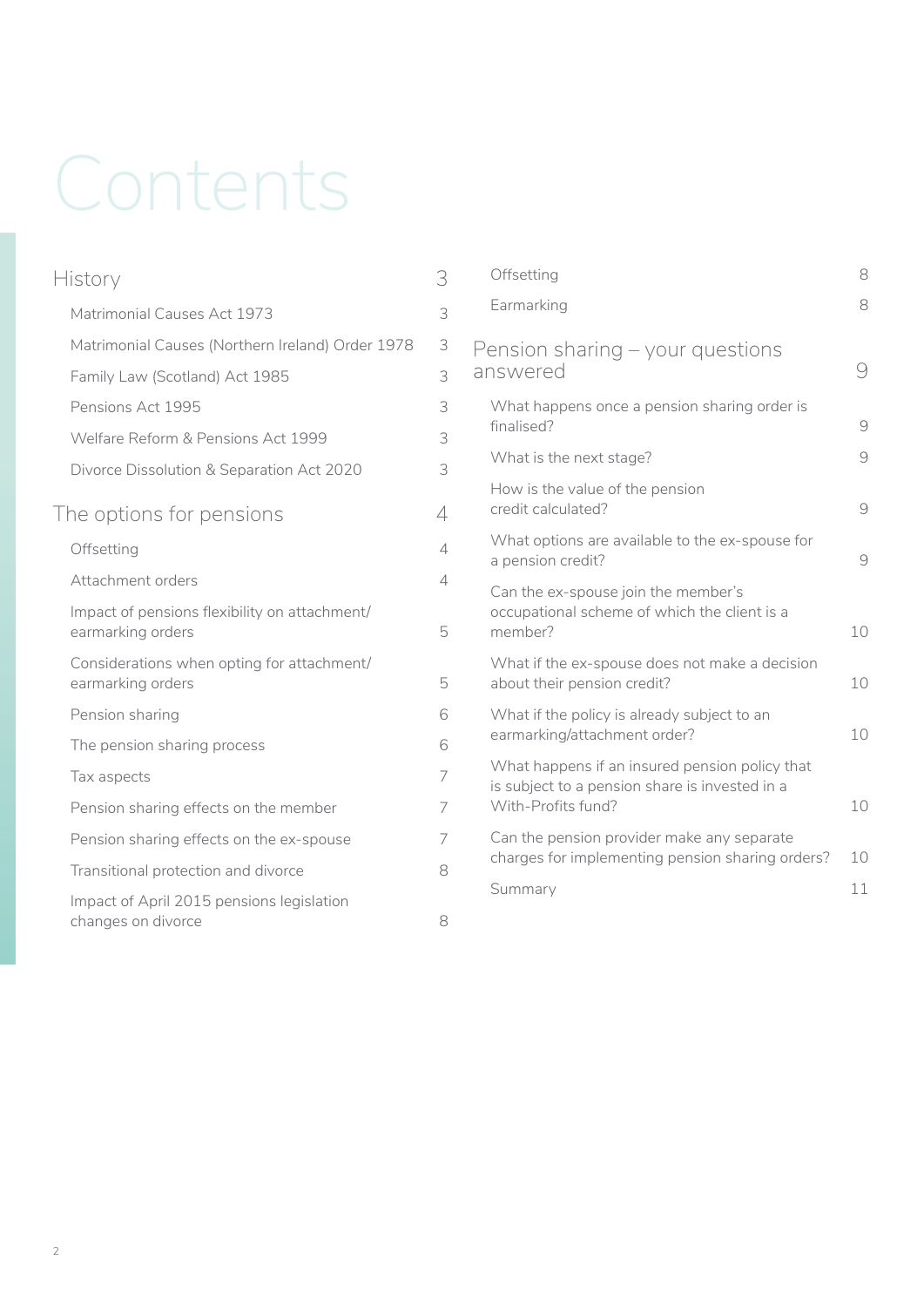# <span id="page-2-0"></span>**History**

#### Matrimonial Causes Act 1973

This Act gave courts in England and Wales the power to take the value of personal and occupational pensions into account when settling the matrimonial estate although this was not compulsory.

#### Matrimonial Causes (Northern Ireland) Order 1978

This Order gave similar provisions to courts in Northern Ireland as those introduced above.

#### Family Law (Scotland) Act 1985

Historically, in Scotland, the value of pension benefits could be offset as part of the financial settlement, though the ex-spouse had no direct access to the pension. (There was no compulsion to allow for the pension value in sharing the assets for England, Wales or Northern Ireland.) The 1985 Act set out the principles to be applied, sharing the value of matrimonial property and factors to be taken into account.

**Only assets accrued during the marriage (or civil partnership) are taken into account in Scotland (whereas all assets are taken into account elsewhere in the UK).**

#### Pensions Act 1995

Prior to the Pensions Act 1995, the only way of taking account of the value of pension benefits was by 'offsetting'.

This Act gave the courts in England, Wales, Scotland and Northern Ireland the power to earmark pensions. For divorces petitioned (started) on or after:

- 1 July 1996 (England and Wales)
- 19 August 1996 (Scotland) or
- 10 August 1996 (Northern Ireland).

The Act made it compulsory for courts to take pension rights into account when determining the value of the matrimonial estate.

The Act also applies in cases of civil partnership dissolution and nullity proceedings.

#### Welfare Reform & Pensions Act 1999

Brought in pension sharing in divorce and nullity of marriage cases where the petition was filed with the court on or after 1 December 2000.

Earmarking (now termed attachment order in England and Wales) and offsetting are available for those who do not want to use Pension Sharing.

#### Divorce Dissolution & Separation Act 2020

This is an Act of Parliament of the United Kingdom which removes the requirement to establish the facts of divorce and permits a no-fault divorce.

This Act only applies in England & Wales.

**To help simplify the explanations, assume that**

- **the 'ex-spouse' includes 'ex-civil partner', and**  $\Bigg\vert_{\begin{array}{c} \tau_0 \ \bullet \end{array}}$ 
	- **the member is male and the ex-spouse is female.**

**There are differences between the law for Scotland and for the rest of the UK and these are pointed out where relevant.**

**In England and Wales in accordance with the Marriage (Same Sex Couples) Act 2013 and in Scotland in accordance with The Marriage and Civil Partnership (Scotland) Act 2014, same-sex marriages are treated as the same as opposite-sex marriages for the purposes of divorce and pensions. In Northern Ireland, same-sex marriages are treated as the same as civil partnerships.**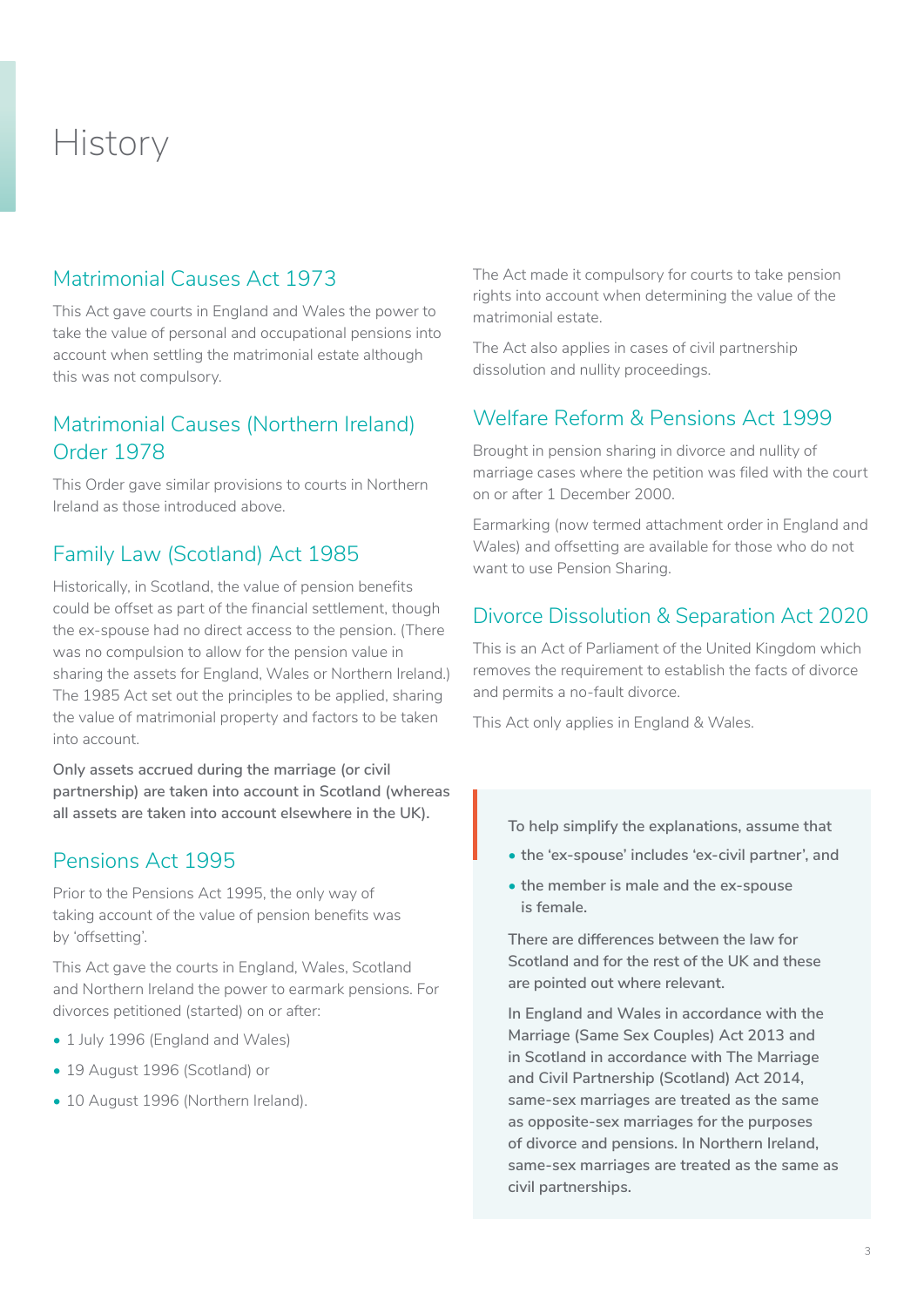# <span id="page-3-0"></span>The options for pensions

## **Offsetting**

This involves getting the value (usually the cash equivalent or transfer value) of the pension benefits as at the date of divorce (or date of official separation in Scotland). This value would then be included in the total value of the matrimonial estate to be divided on divorce.

As the courts are unable to compel the pension holder to set aside any of his or her pension benefit for his or her ex-spouse, the courts take account of the value of the pension by offsetting this against other assets. Effectively, the ex-spouse gets another asset, or share of another asset (up to the appropriate value of the share of the pension) instead of the share of the pension. Normally, this involves the ex-spouse getting a larger share of the matrimonial home to compensate for the pension share.

#### **Example:**

Angus and Agnes are divorcing. Angus has a personal pension worth £150,000 and the family home is worth £200,000 (no mortgage). There are no other assets (or liabilities).

Therefore the total assets are worth £350,000.

If the courts awarded each of them a settlement of 50%, this would result in a value of £175,000 for each of them:

- Agnes would get £175,000 of the equity in the home and
- Angus would keep his pension (valued at £150,000) and get £25,000 of the equity in the home.

#### Attachment orders

An attachment order, or, in Scotland an earmarking order, is effectively deferred maintenance.

The sequence of events leading to an earmarking or attachment order is as follows:

- The court instructs the member to get a valuation of his pension benefits.
- **In Scotland**, this would be the Cash Equivalent Transfer Value (CETV) of the benefits as at the date of petition or, if earlier, when the divorcing couple separated. The court usually only take into account **benefits earned during the marriage.**
- **Outside Scotland**, the courts will use the same CETV basis, but there will be **no proportioning** by for the period of the marriage. This means that all pension benefits, including those earned before marriage, are taken into account (except any already earmarked from an earlier divorce).
- The pension scheme provider/trustees must provide this valuation within 3 months of the request.
- The court issues an order setting out the terms of the attachment/earmarking. The provider/trustees can object to the terms of an order within 14 days of its receipt. They may want to object if the order states that the scheme/ provider is to arrange for the split, rather than the member accessing the pension and passing on the attached/ earmarked payments to the ex-spouse.
- **For divorces in England, Wales and Northern Ireland**, the court can direct that:
	- ‒ A specified percentage of the pension benefits must be paid to the ex-spouse when the member starts to draw benefits. Prior to 1 December 2000, the Court could specify a monetary amount although this option is no longer available.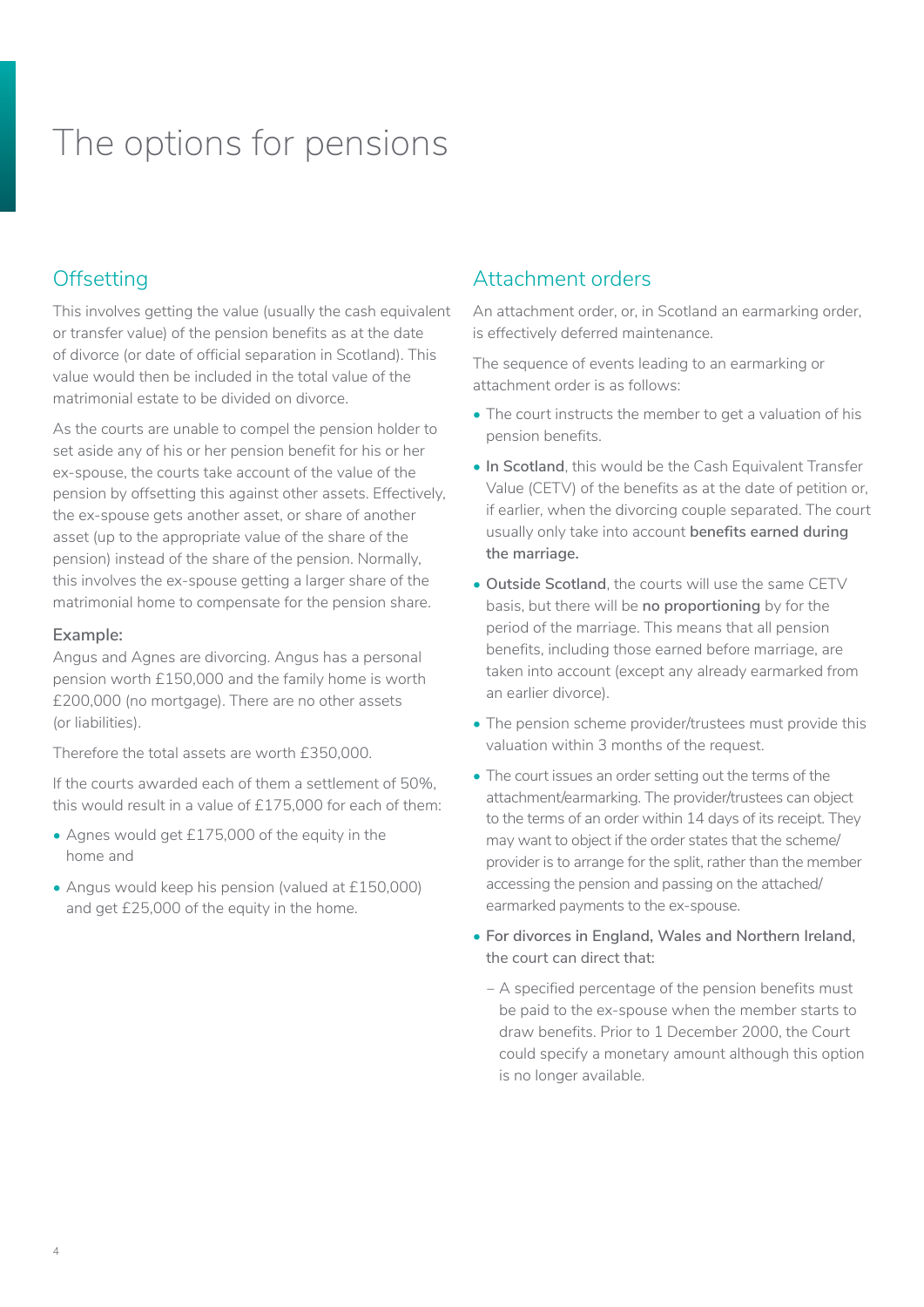- <span id="page-4-0"></span>‒ The member may have to commute part of his pension for the maximum lump sum available when benefits are taken, and pay part of that lump sum to his ex-spouse.
- ‒ A specified percentage of any lump sum death benefit must be paid to the spouse in the event of the death of the member before retirement.
- **In Scotland**, the court does not earmark the pension income of the member. Only the tax-free cash sum and lump sum death benefits would be earmarked.
- Administrator's/trustees' normal discretion on selection of beneficiaries for death benefits can be over-ridden by an attachment/earmarking order. The order can compel the inclusion of the ex-spouse as a beneficiary for any lump sum death benefit. This power does not extend to the redirection of dependant's pensions on the member's death.
- If the pension benefits are subsequently transferred, the receiving scheme or provider must be given a copy of the attachment/earmarking order by the transferring scheme. The ex-spouse should be informed of the transfer within 21 days.

## Impact of pensions flexibility on attachment/earmarking orders

In divorce cases, or on dissolution of a civil partnership, the courts may order that an attachment order is placed on a person's pension. The attachment order requires the scheme administrator or pension provider to make certain payments from the amount due to the individual.

Since the individual as a scheme member retains control of the pension, under new flexibility to take pension savings under pension flexibility introduced on 6 April 2015, this might result in a former spouse or former civil partner receiving less than they expect. For this reason a pension providers, trustees and advisers need to notify a former spouse or former civil partner.

### Considerations when opting for attachment/earmarking orders

Attachment/earmarking provides an avenue for an exspouse, who may have no "own-right" pension provision, to access the pension built up during the marriage, or in England and Wales before the divorce. Unfortunately, the provisions bring various disadvantages:

- Attachment/earmarking orders automatically lapse on remarriage of the ex-spouse, in relation to any periodical pension payments due. Any tax free retirement lump sum earmarked when the member takes benefits would still be payable to the ex-spouse unless the Court Order specified otherwise. Similarly attachment/earmarking orders automatically lapse on the member's death, except where the Order covered any lump sum death benefit to be paid to the ex-spouse. In these cases the terms of the Order may still apply on the member's death, even if the pension is already in payment depending on the terms of the Order.
- Subject to normal HM Revenue & Customs rules, the member can opt to take benefits whenever he decides. This could result in delaying taking benefits as long as possible in the hope that the ex-spouse will remarry or die first.
- The ex-spouse has no control over the investment of the pension fund. The member could deliberately invest in poorly performing funds to diminish the value of the fund.
- Contracted-out rights cannot be attached/earmarked (but can be used in the value for offsetting purposes).
- The pension is taxed as the member's income and attached/earmarked payments are paid after tax. For this reason, pension providers are likely to require the Order to specify that the member (not the provider) is responsible for the actual payments to the ex-spouse. This may, conveniently, be arranged through a joint bank account with appropriate ongoing payments to individual accounts.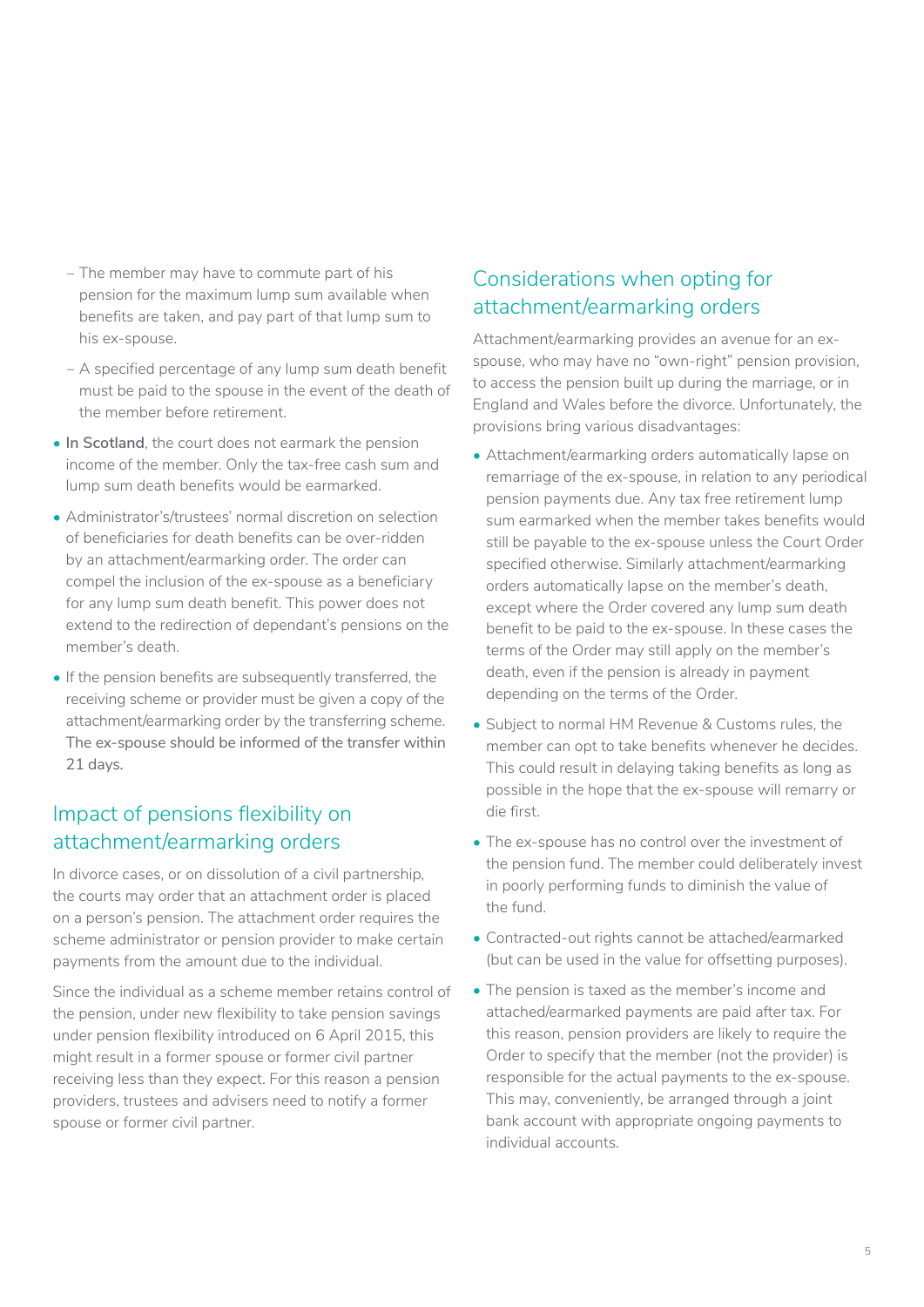# <span id="page-5-0"></span>*The options for pensions continued*

- The method of valuation for divorces outside Scotland could have serious consequences for those who marry late in their working life or for those who have been divorced more than once.
- Attachment/earmarking does not allow a clean break divorce.

#### Pension sharing

The aim of pension sharing is to separate the ex-spouse's pension entitlement from the member's pension so that there's a clean break.

Pension sharing is not compulsory. It is one of three options available to the courts settling benefits in respect of pension entitlement where the couple is unable to reach an agreement.

Couples divorcing in Scotland can reach a pension share agreement by a court order or by completing a registered Minutes of Agreement. However, in both England and Wales, this can be achieved only by a court order.

#### The pension sharing process

- The Court instructs the member to get a valuation of his pension benefits (a Cash Equivalent Transfer Value, or CETV) of the benefits as at the date of petition or, if earlier, when the divorcing couple officially separated along with certain other information about his benefits. If a CETV has been provided within the last 12 months, there's no need to get a more up-to-date figure.
- The provider or trustees of the pension scheme must supply the valuation within 3 months (or no later than 6 weeks before the divorce hearing if the provider/ trustees had prior notice of the impending hearing). If there is no need to get an up-to-date CETV, the scheme must provide the requested information within a month.
- Contracted-out rights and former contracted-out rights may be shared.
- The Court will decide how much of the pension rights should be allocated to the ex-spouse and the member's pension rights will be reduced by a corresponding amount. This reduction is known as a "Pension Debit".
- **In Scotland**, the order may instruct a monetary amount or a percentage of the pension benefit to be subject to a debit. Outside Scotland, the debit amount must be a percentage. (This is particularly important given that the value of the pensions may have changed substantially between the point of separation and the date that the pension debit is actioned).
- The rights allocated to the ex-spouse are known as a "Pension Credit".
- The existing pension scheme can choose to allow the ex-spouse to join the scheme in their own right OR to take the transfer value to another registered pension scheme. In practice, it's likely that most schemes will allow only a transfer out. There are two exception categories:
	- ‒ where the member's pension is being paid through a guaranteed pension annuity with a pension provider, the pension provider may insist on an annuity with that provider OR
	- ‒ where assets cannot be readily cashed in, the scheme may decide that the ex-spouse needs to become a member of the scheme, in their own name. This would apply in, for example, unfunded schemes, public sector schemes or, where the assets are in property such as in SIPPs/SSASs.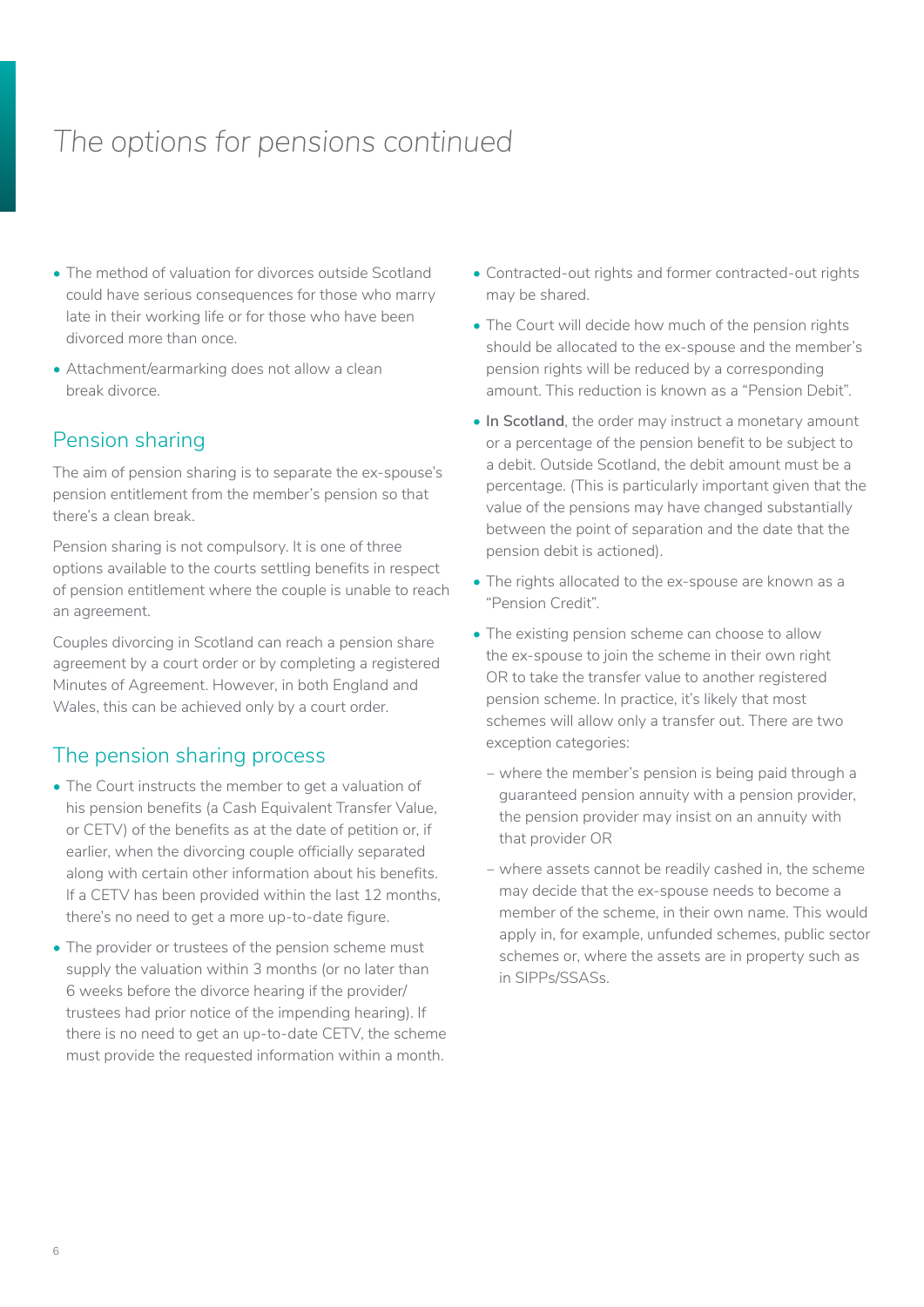<span id="page-6-0"></span>Pension Schemes are allowed to pass on the costs of implementing Pension Sharing orders to divorcing couples. The Regulations do not specify limits on the charges, but, if the scheme requires charges to be paid, the scheme must notify the couple of these charges before the order/ agreement is made.

Once the pension provider/trustees get a Pension Sharing order:

- they have 3 weeks from receipt to appeal against any order/agreement.
- they can delay the start of the implementation period until charges are paid or whilst relevant information is outstanding (or whilst an appeal is being decided).
- they have 4 months to implement the Pension Sharing Order. This implementation period involves discharging the Pension Debit/Credit by way of an internal or external transfer.

#### Tax aspects

The changes to pensions legislation from 6 April 2006 affected the treatment of pension entitlement on divorce. Before then, the old rules (such as the maximum benefit rules for occupational schemes) needed different considerations, but are historical now, so not covered here.

The impact of the tax rules depends on the option chosen, or agreed.

#### **Offsetting**

Where "Offsetting" applies the sharing arrangements are outside the pension scheme.

#### **Attachment Orders/Earmarking**

The total benefits, pension and tax-free cash, and including payments to be made through the order to the ex-spouse, are assessable against the member's Lifetime Allowance (LTA) and for the member's income tax liability. This is despite the fact that a portion of the benefits will be paid to the ex-spouse.

#### Pension sharing effects on the member

- The value of any pension debit will not count against the member's LTA.
- If the member has registered for Primary or Enhanced Protection and pension sharing arrangements agreed after 5 April 2006, the protected LTA will be reduced.
- If the member has Individual Protection 2014 (IP14) or Individual Protection 2016 (IP16) the appropriate amount used for the protected value is reduced by 5% for each complete tax year between 5 April 2014 (IP14) or 5 April 2016 (IP16) and the transfer day. This could result in IP14 or IP16 being lost in full.

#### Pension sharing effects on the ex-spouse

- A pension credit will not be treated as a contribution when checking against the Annual Allowance.
- The value of any pension credits will count against the LTA unless the source of the credit is a pension which is already in payment and the entitlement to that pension arose after 5 April 2006 (known as a post commencement pension in payment). In this case the ex-spouse can register the pension credit for an additional LTA, as this will already have counted against the member's LTA. This registration must be completed within 5 years after the 31 January following the tax year when the pension sharing order was made.
- Once the ex-spouse has received the Pension Credit, they have control over the investment and timing of when benefits are taken (that is, subject to the normal rules).
- Pensions in payment which originated from a pension credit are taxed as the individual's own income, (the exspouse pays the tax on the part they have been given).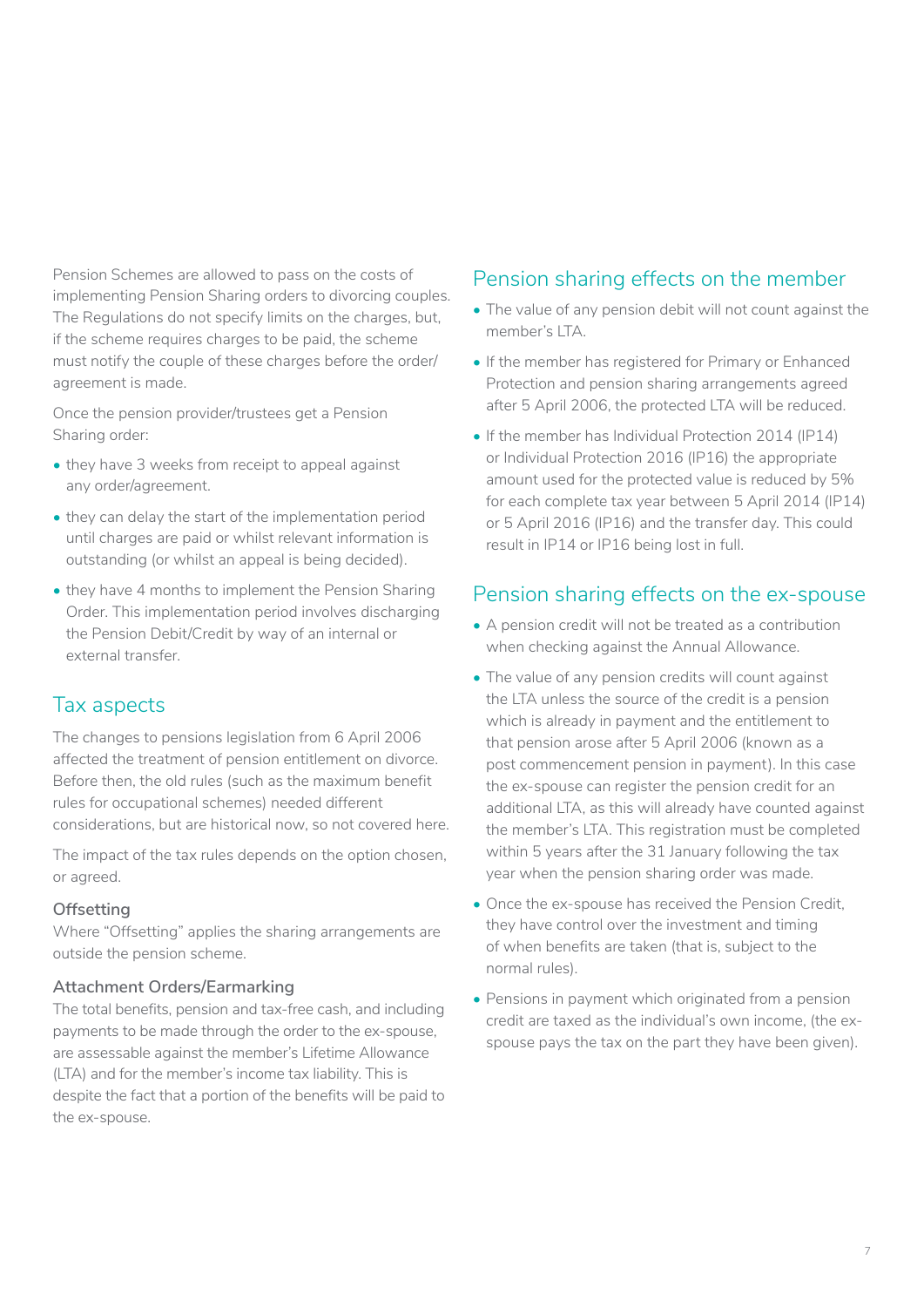# <span id="page-7-0"></span>*The options for pensions continued*

#### Transitional protection and divorce

There are some LTA transitional protections that can impact on the decisions made during divorce.

### Impact of April 2015 pensions legislation changes on divorce

Pension flexibility, introduced in April 2015, raises further issues around how pensions are considered on divorce. This affects all three options (offsetting, attaching/ earmarking and pension splitting).

Although pensions legislation has changed, other relevant parts of legislation (and practice) in relation to divorce has not.

It's too soon for any case law covering interaction between the new pension flexibility and divorce, but legal challenge could come. In the meantime, there should be even more focus on ensuring that Court Orders reflect the intended result, in a way that cannot be frustrated through pensions flexibility. Additional issues include:

#### **Offsetting**

Currently pensions are not usually valued on a pound for pound basis with other assets, because of the uncertainty around the true eventual value of the pension. However, for those 'divorcees' who are over 55, there is now total access to defined contribution pension funds. This may lead to value parity with other assets. If so, the tax and future contribution issues surrounding accessing flexibility need to be addressed in the settlement discussions.

## Earmarking

Pension flexibility may have a significant impact on the application of earmarking orders – potentially leaving scope to circumvent the requirements set out in the order, unless the details in the order are very specific.

For example, the member (the pension-owning individual) may be able to avoid the payment of the income as set out in the earmarking order. This could be done by choosing to take some or all benefits as cash lump sums, also known as an uncrystallised funds pension lump sum (UFPLS). If the earmarking order doesn't specify exactly when and how benefits must be taken, and/or doesn't specify "taxfree lump" or 'pension commencement lump sum (PCLS)', the order can be circumvented by taking the UFPLS (which isn't a PCLS). Then, if there are no pension funds left to crystallise, there's no income left to be covered by an income earmarking order.

Also (although not strictly an issue created by pensions flexibility) historically, the assumption was probably that pension income covered in an attachment/earmarking order would be regular guaranteed income for life payments, also known as an annuity. The member could go into flexible income, also known as drawdown and take no income or a minimal amount. In addition, legislation, post 2015, allows annuity income to reduce.

All this means that the original intention behind an attachment/earmarking order could be frustrated.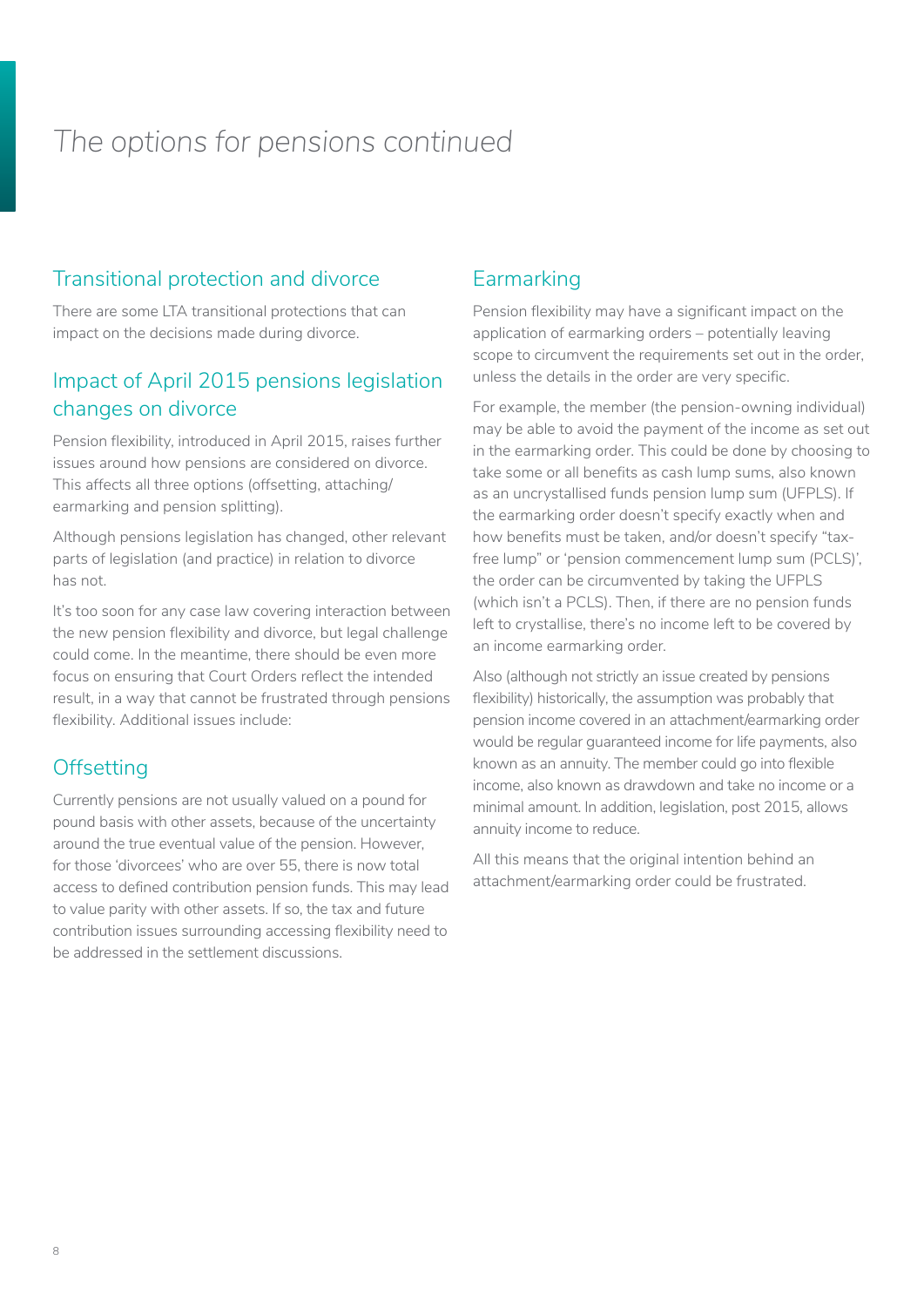# <span id="page-8-0"></span>Pension sharing – your questions answered

Post April 2015, the ex-spouse may prefer to have cash rather than a share of a pension fund. If the member is over 55, this is possible, even if the ex-spouse is much younger, as the right to access the pension fund is linked to the member's age.

The courts may decide that a cash lump sum, or a series of cash lump sums, should be paid instead of pension sharing. However, that could result in serious tax implications for the member and restrict tax relief on future contributions (because of the Money Purchase Annual Allowance).

All of this requires detailed financial advice and could lead to legal challenges of existing Orders, further expense, delay and frustration for some.

#### What happens once a pension sharing order is finalised?

To enable us to take action for the pension sharing, we need certain information from the ex-spouse and copy documentation for the divorce. In broad terms details required are:

- For the ex-spouse, full name (and details of all previous names used by that person), date of birth and National Insurance Number.
- Copy of the final pension sharing order.
- Copy divorce papers including Decree Absolute / Final Order. In Scotland there is a one stage divorce decree, called a decree of divorce (or Decree Nisi / Conditional Order). It is also possible to finalise pension sharing in Scotland by the completion of Minutes of Agreement.
- Confirmation there is no appeal pending on the pension sharing order.

The provider has 4 months (known as the "implementation period") from the time we receive all the necessary documentation to implement the terms of the pension sharing order.

#### What is the next stage?

Once the provider has all the documentation and information required pension credit can be released. Following payment of the pension credit, the member and ex-spouse will receive a discharge notice confirming the amounts involved and the valuation date for the CETV – see next question.

#### How is the value of the pension credit calculated?

The pension credit share is based on a CETV of the member's policy or scheme benefits. Once the pension share is agreed by the court, this is applied to an updated CETV to obtain the value of the pension credit. The eventual CETV may be more or less than the original CETV valuation.

The legislation allows the pension arrangement's administrator to decide the valuation day for actual implementation of the pension share within the implementation period.

**Note**: Any benefit earned or contributions paid after the date of the Court Order should be excluded from the valuation.

#### What options are available to the exspouse for a pension credit?

To help ensure a clean break the ex-spouse will probably prefer to transfer the pension credit to another plan:

- Transfer to a personal or stakeholder pension in their own name.
- Transfer to a pension scheme of which the ex-spouse is already a member, but only if the scheme rules allow.

Before making any decision on what to do with a pension credit, we would recommend that financial advice is taken.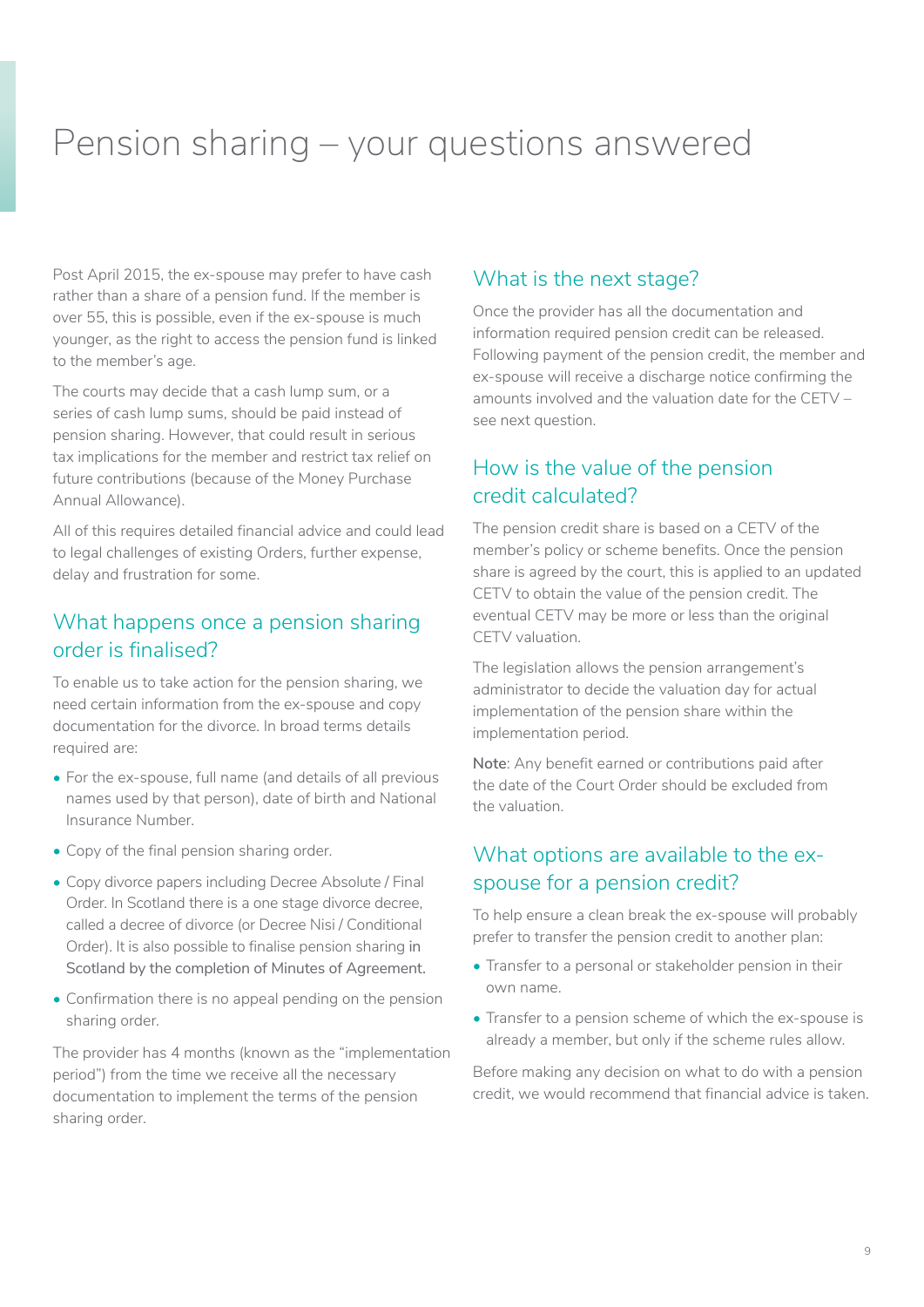# <span id="page-9-0"></span>*Pension sharing – your questions answered continued*

#### Can the ex-spouse join the member's occupational scheme of which the client is a member?

Membership of the client's existing Prudential occupational scheme will not normally be offered to the ex-spouse. Even if the ex-spouse is an existing member – the pension credit cannot remain in the scheme.

### What if the ex-spouse does not make a decision about their pension credit?

We would normally expect the ex-spouse to want to make a decision about their pension credit soon after the divorce is finalised. If we have not received a decision on the receiving arrangement for the pension credit within two months of the other requirements being met we will contact the ex-spouse and their solicitor for a decision.

#### What if the policy is already subject to an earmarking/attachment order?

Only one attachment/earmarking or pension sharing order can be applied to any one policy or pension arrangement.

### What happens if an insured pension policy that is subject to a pension share is invested in a With-Profits fund?

If the policy (or any part of the policy) to be disinvested contains With-Profits funds, then money withdrawn from this fund may be subject to an adjustment. This will depend on the terms of the pension policy.

### Can the pension provider make any separate charges for implementing pension sharing orders?

Details of any charges due to be paid must be provided before a pension sharing order is implemented.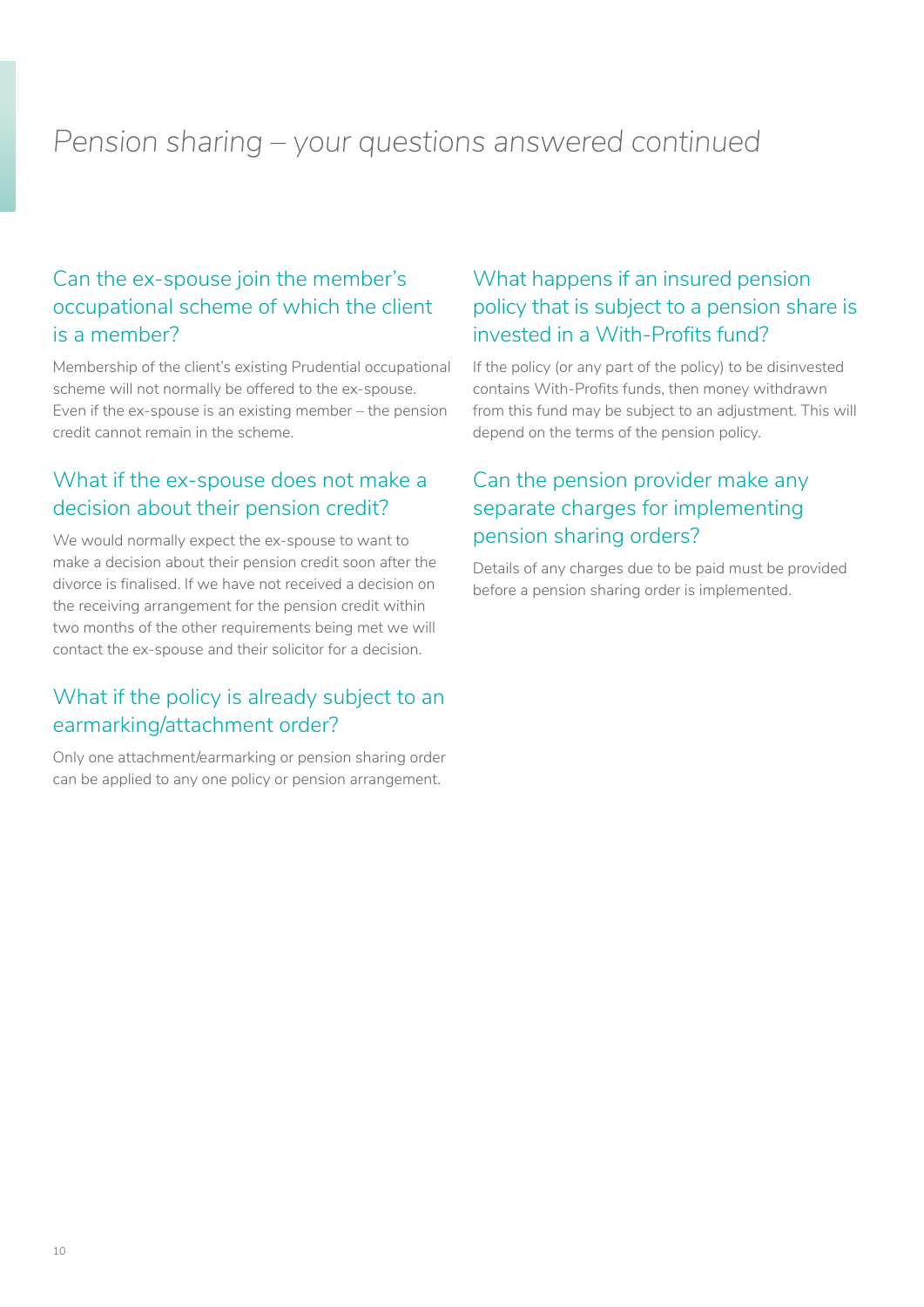<span id="page-10-0"></span>

#### **Summary**

To summarise, for divorce settlements, the following options are available:

#### **Pension Offsetting**

Where other assets of similar value are substituted for the Pension Sharing portion – this is likely to remain the preferred choice for the majority of couples.

#### **Earmarking**

The ex-spouse is allocated a portion of the pension benefits once they come into payment. The ex-spouse has no control over them until the member decides to take benefits – earmarking orders have been relatively rare since the provisions were introduced – it is likely to remain that way, but may still be used for death benefits.

#### **Pension Sharing**

A portion of the member's pension fund is deducted and allocated to the ex-spouse, as their own pension fund. The ex-spouse's share can either stay in the existing scheme or be transferred to another registered (tax approved) pension scheme.

Transferring to another scheme/ arrangement will probably be the preferred choice (over earmarking). However, the trustees may not allow a transfer out if there are insufficient realisable assets to facilitate a Pension Sharing Transfer (for example, in a Small Self Administered Scheme where assets may not be readily encashable, or may be cashable subject to investment penalties).

The information in this document is based on our understanding, of current taxation, legislation and HM Revenue & Customs practice, all of which are liable to change without notice.

The impact of taxation (and any tax relief) depends on individual circumstances.